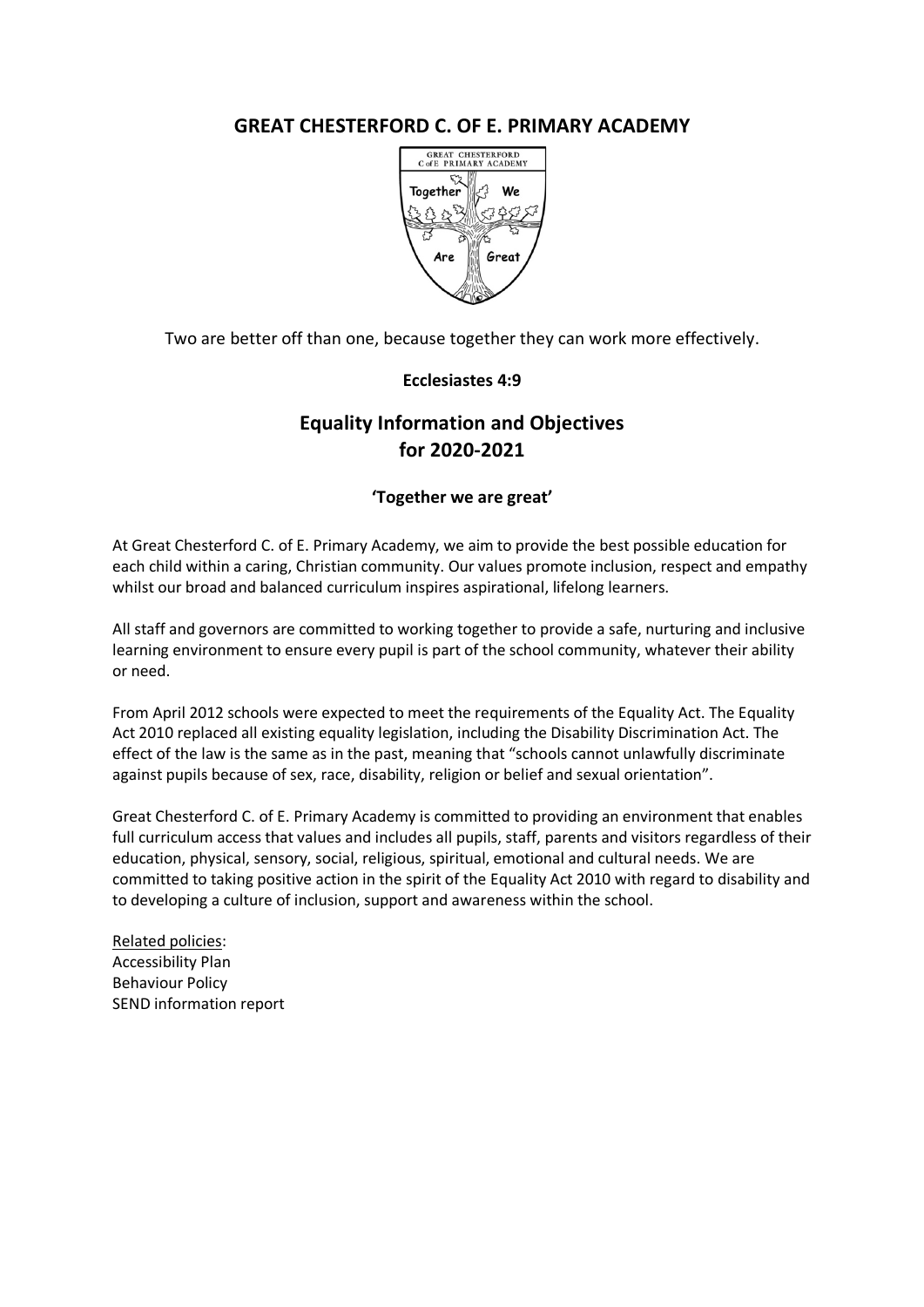Equality Objective 1

Disadvantaged pupils make progress in line with or better than their peers.

#### Actions:

- 1. Assessment lead to oversee the progress of all groups termly Vulnerable Group Tracking Grid
- 2. Assessment lead maintains an overview of provision for disadvantaged pupils PP Child Plans
- 3. SENCO to review interventions and their impact January and June
- 4. Class teachers to report on class-based interventions taking place for disadvantaged pupils – termly
- 5. Access is provided to Learning Mentor, Intervention Tutor and Art / Play Therapists

#### Outcomes:

Progress made will be assessed at SMT termly pupil progress reviews

Progress will be measured against non-disadvantaged children – January and June

Progress made will be used in evaluating the effectiveness of intervention programmes for

disadvantaged pupils – January and June

Review date: June 2022

#### Equality Objective 2

All pupils within school continue to have equal access to learning.

#### Actions:

1. All staff to be made aware of any barriers to learning that any pupil may have

2. SENCO / Assistant to obtain resources advice from external agencies when required

3. Learning Mentors, Intervention Tutor and Art / Play Therapist accessed if required

#### Outcomes:

Potential barriers to learning are identified supported

Lessons are stimulating and engaging

Different learning styles are catered for

Resources are appropriate and do not increase / create barriers

All children make good rates of progress – June

Review date: June 2022

## Equality Objective 3

All pupils within school have equal access to extra – curricular opportunities.

## Actions:

- 1. Review attendance at each event / provision of each group
- 2. Ensure that disadvantaged pupils are supported
- 3. Pupil premium letter outlining provision for parents to be updated
- 4. The school will communicate termly with parents of disadvantaged pupils to ensure that they are clear as to the support available to them
- 5. Evaluate provision to ensure that there is no bias towards one particular group, e.g. girls

## Outcomes:

Findings of attendance at events / clubs for specific groups are shared with governors in the summer term

Future planning of extracurricular opportunities takes account of any discrepancies

There are no misconceptions of any groups / individuals being unable to access activities / opportunities

Pupil premium funds are used effectively to support extra-curricular provision Review date: June 2022